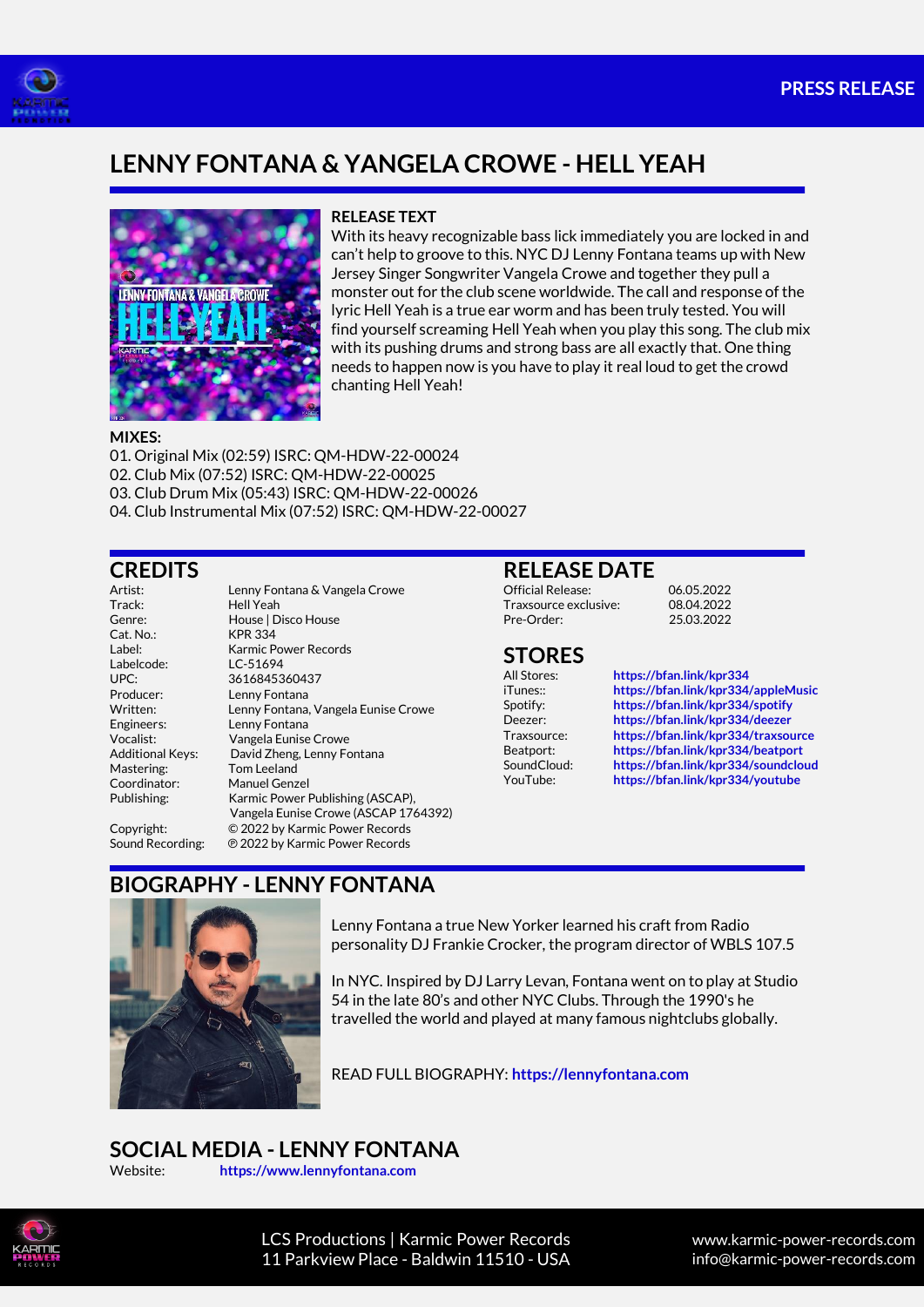

Facebook: **<https://facebook.com/lennyfontana>** Instagram: **<https://instagram.com/lennyfontana>** Twitter: **[https://twitter.com/lennyfontana](https://twitter.com/intent/follow?source=followbutton&variant=1.0&screen_name=LennyFontana)** YouTube: **[https://youtube.com/c/LennyFontanaOfficial](https://www.youtube.com/c/LennyFontanaOfficial?sub_confirmation=1)** iTunes: **<https://geo.music.apple.com/artist/lenny-fontana/18270998>** Spotify: **<https://open.spotify.com/artist/521nTtJSsyAThC14TGE1DF>** Deezer: **<https://deezer.com/artist/175674>** Traxsource: **<https://traxsource.com/artist/65/lenny-fontana>** Beatport: **<https://www.beatport.com/artist/lenny-fontana/2011>**

## **BIOGRAPHY - VANGELA CROWE**



Vangela Crowe, the multi-talented singer, song writer, arranger and producer, is a true talent and can hang with the best of them. She was born and raised in Newark, New Jersey in the United States of America. Her unmatched passion, love, and bond with her gifts pierces the hearts and souls of those who witness her performances, and listen to her body of work.

Vangela's gift of music and writing extends throughout every musical genre. However, it is now Soulful House Music that has helped her soar and become one of the genre's household names. Spain, London, Canada, Scotland and a host of venues throughout the United States have been captivated by her stage presence, and healed by her soulful voice and powerful lyrics, while dancing to uplifting beats and rhythms

produced by some of house music's top producers and Deejays.

All of Vangela's work has charted on House Music's most popular store, traxsource. Many of them charting within the top 15. Songs like Greener, Peace, My Medicine, Perfect Love, So In Love, Break My Heart, Till I Loved Me, Come See About Me, and Butterfly are being played all around the world. There is no limit to where this songstress is going, and one thing is for sure she is bound to be on top! Some people describe her as beautiful, pure, real, powerful, and amazing. But simply put, Vangela Crowe is- VANtastic

## **SOCIAL MEDIA - VANGELA CROWE**

| Facebook:   | https://facebook.com/vangela.crowe                     |
|-------------|--------------------------------------------------------|
| Instagram:  | https://instagram.com/queen_vangela                    |
| Twitter:    | https://twitter.com/crowe_vangela                      |
| iTunes:     | https://music.apple.com/artist/vangela-crowe/490641904 |
| Spotify:    | https://open.spotify.com/artist/35xUbNfE1NBUiwqCLcpbSF |
| Deezer:     | https://deezer.com/artist/4331466                      |
| Traxsource: | https://traxsource.com/artist/74035/vangela-crowe      |
| Beatport:   | https://beatport.com/artist/vangela-crowe/252985       |

#### **KARMIC POWER RECORDS**



Karmic Power Recoords is the record label of legendary New York DJ Lenny Fontana. The promise is to push the boundaries of house music and all its varieties,taking it back to an era where music had the ability to evoke emotions. Over the years as an artist Lenny Fontana has proven his ability to crossover from the clubs to the mainstream with his brand of house music. It's these principles that Lenny and the team have applied to the label. Lenny says, "Our main focus will be on moving forward with sourcing new acts and through our A&R department guiding them to grow as artists as well as working with other industry heavyweights. With releases featuring such acts as David Morales, DJ Spen, ATFC, John Morales, Richard Grey & Marshall Jefferson amongst others".

Keep a look out for all future Karmic Power Records releases on all digital music stores.



LCS Productions | Karmic Power Records 11 Parkview Place - Baldwin 11510 - USA